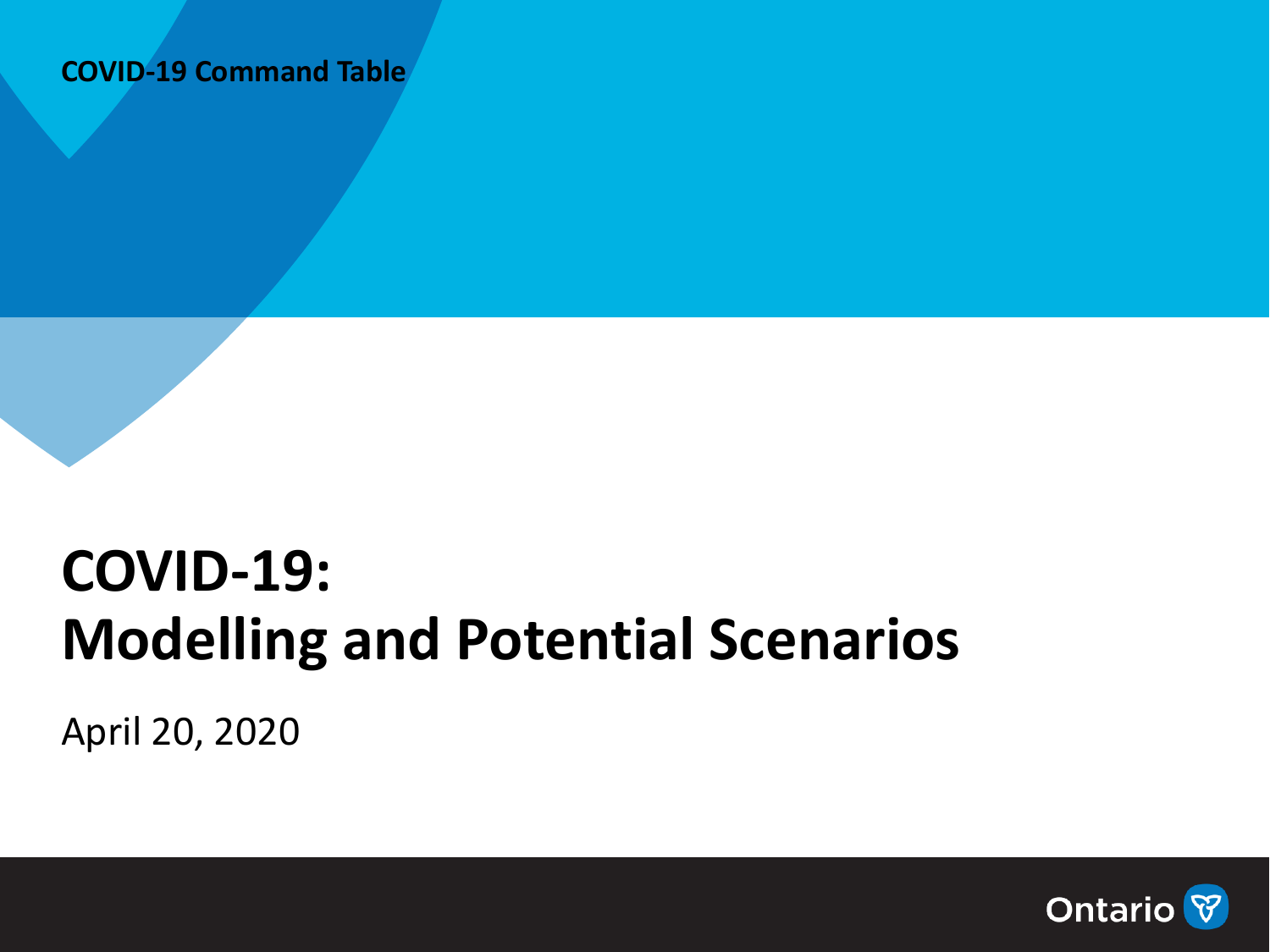### **COVID-19 Update: Today's Presentation**

- The information and analysis provided was developed by several experts at Ontario Health, Public Health Ontario and researchers at Ontario universities, led and coordinated by the COVID-19 Command Table.
- Today's presentation will share the most up-to-date modelling and projections that Ontario's COVID-19 Command Table is using to inform the province's ongoing response.
- The government believes the public deserves to have access to the same information as it receives in regular briefings.
- Providing this information is key to ensuring continued transparency with the public about the current challenges that Ontario faces in dealing with COVID-19 and where there has been progress in flattening the curve.

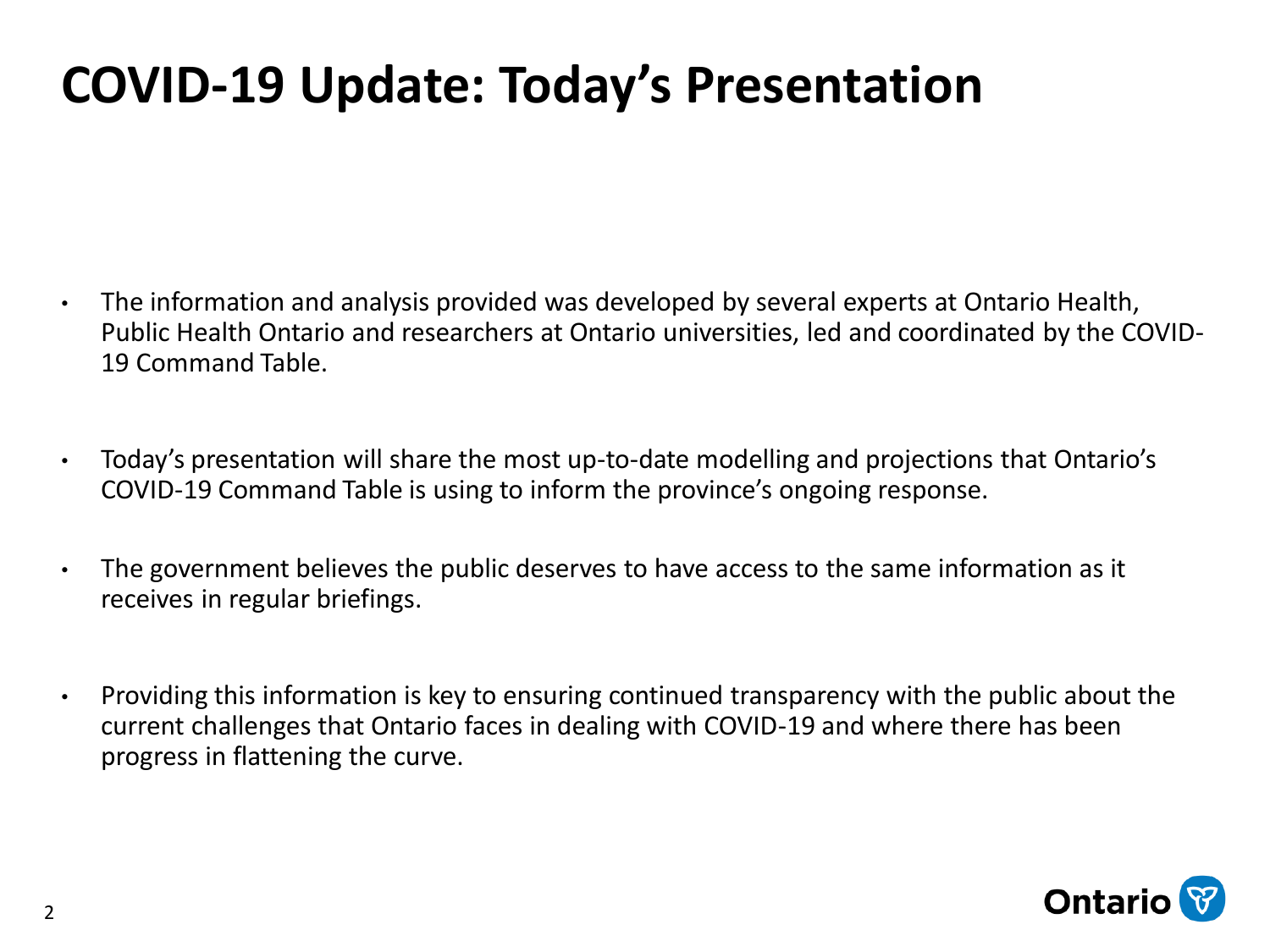# **Current Situation in Ontario**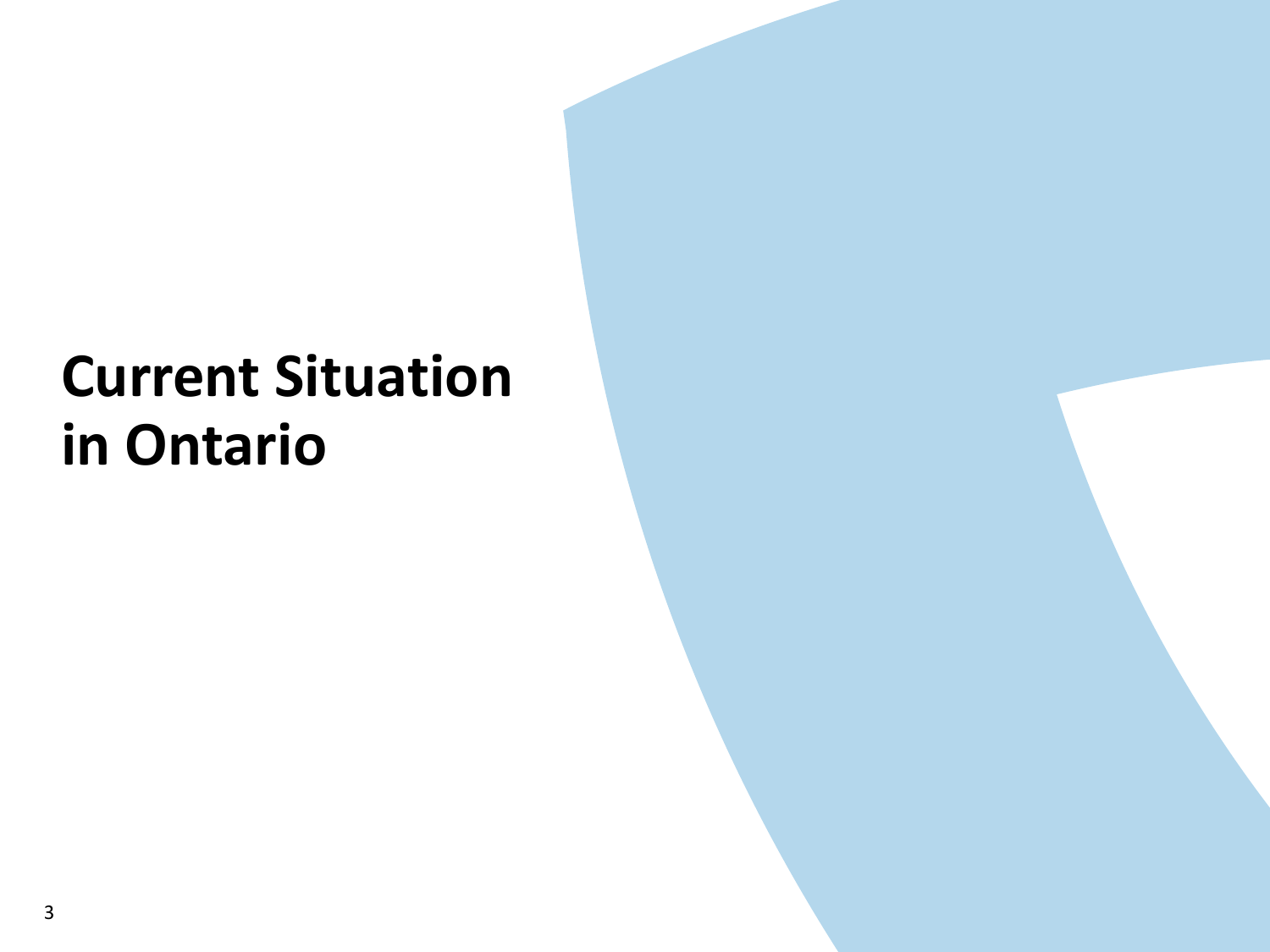### **COVID-19: Key Public Health Measures Timeline**





**April 11**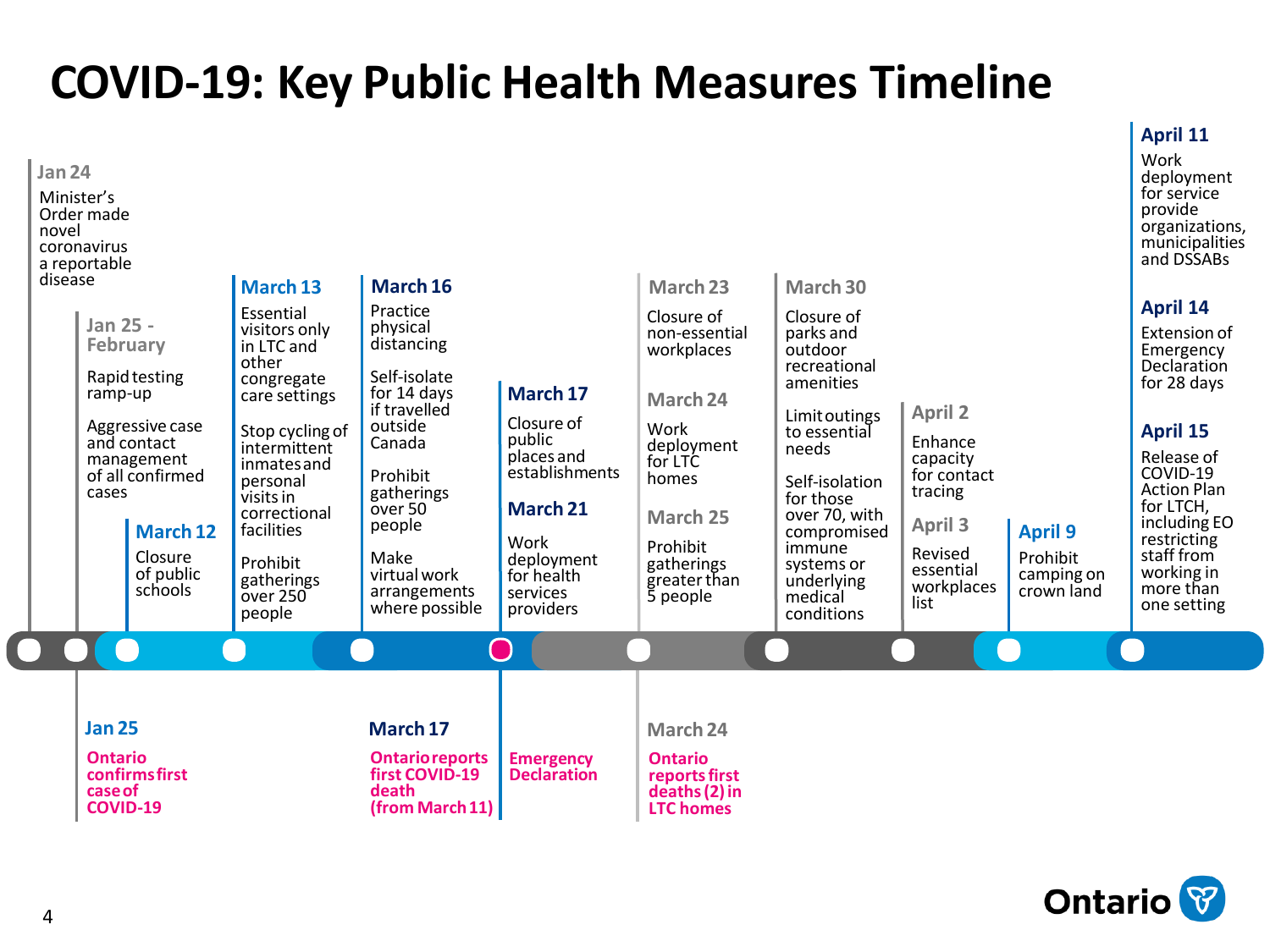### **Current Status**

- The wave of new community spread cases of COVID-19 in Ontario appears to have peaked.
- While earlier models predicted a peak in cases in May, public health interventions, including widespread adherence to physical distancing, have accelerated the peak to now. The sacrifices people are making to stay home and wash their hands are making a difference.
	- Peak is important because epidemics follow what is called Farr's Law, where epidemics have a symmetrical shape.
	- Total cumulative cases for span of the outbreak now likely less than 20,000, substantially lower than worst case (300,000) or even expected case (80,000) projected by previous models.
	- Projections now show Ontario's COVID-19 outbreak behaving more like best case.
- However, data shows that province is facing two different disease processes.
	- Community spread of COVID-19 seems to have peaked and is coming under control.
	- Spread in long-term care and other congregate settings seems to be growing.

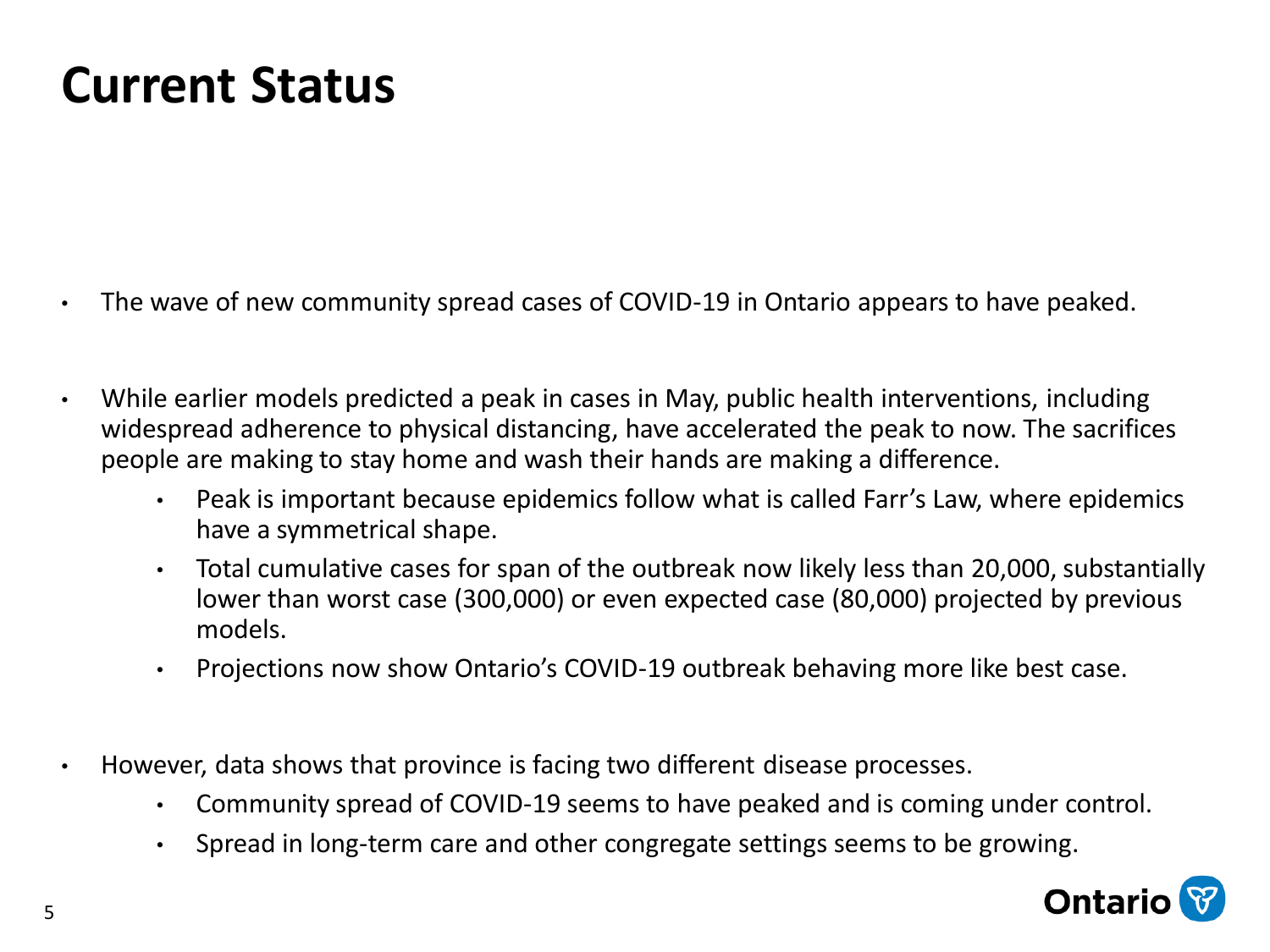### **Epidemic Curve: Cumulative confirmed COVID-19 cases, number of days since the 100th case**

By country, including the Canadian provinces of Ontario, Alberta, British Columbia and Quebec



Data from: Dong, E., Du, H., & Gardner, L. (2020). An interactive web-based dashboard to track COVID-19 in real time. *The Lancet Infectious Diseases*, as of **April 19, 2020**. ------- - ----------

Data compiled by Johns Hopkins University from the following sources: WHO, CDC, ECDC, NHC, DXY, 1point3acres, Worldometers.info, BNO, state **Ontario**

and national government health department, and local media reports.

6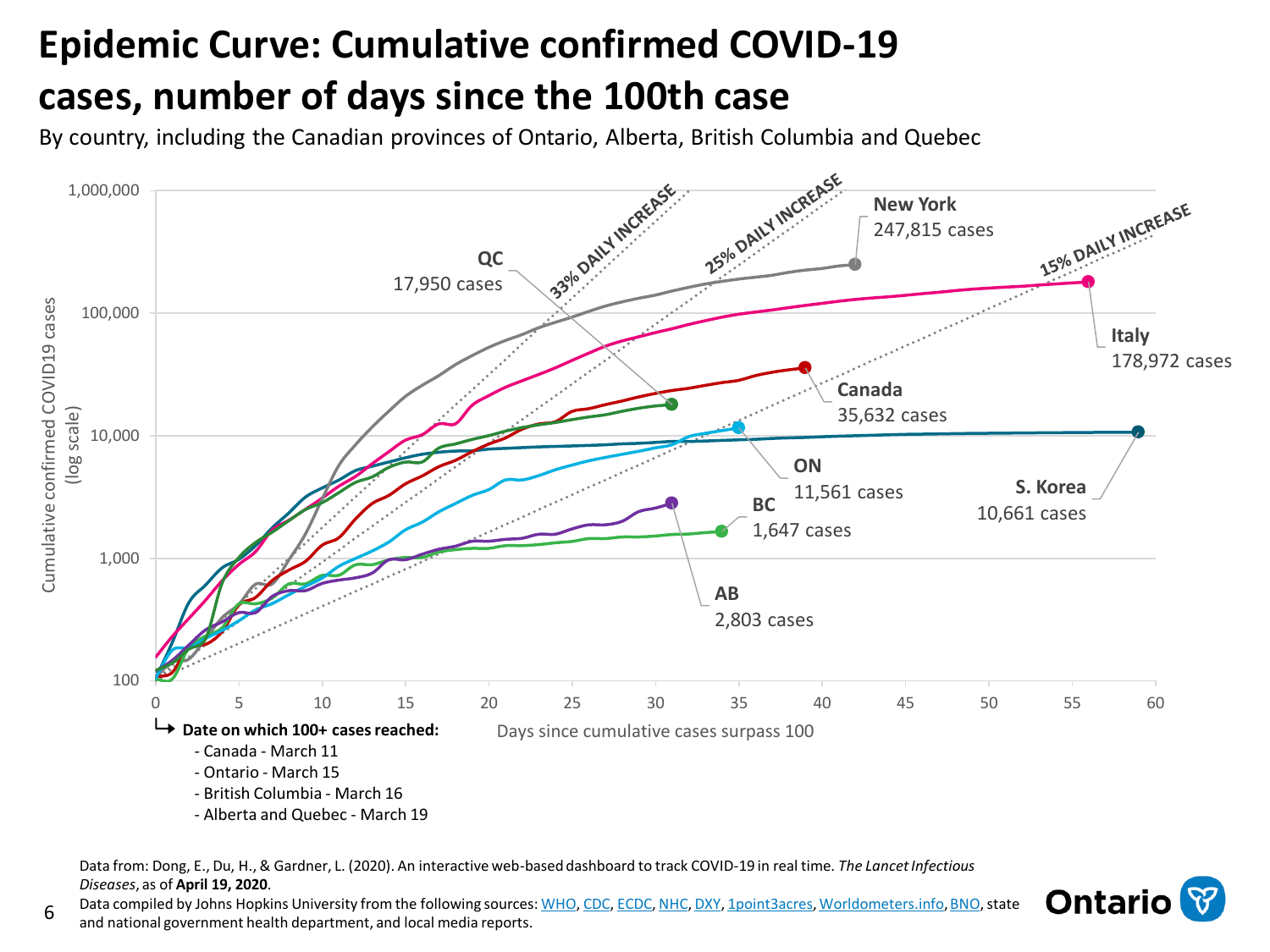### **Epidemic Curve: Cumulative COVID-19 deaths, number of days since the 5th death**

By country, including the Canadian provinces of Ontario, Alberta, British Columbia and Quebec



Data from: Dong, E., Du, H., & Gardner, L. (2020). An interactive web-based dashboard to track COVID-19 in real time. *The Lancet Infectious Diseases*, as of **April 19, 2020**. Sed dashboard to track COVID-19 in real time. *The Lancet Infectious*<br>WHO, CDC, ECDC, NHC, DXY, 1point3acres, Worldometers.info, BNO, state **Ontario** 

Data compiled by Johns Hopkins University from the following sources: WHO, CDC, ECDC, NHC, DXY, 1point3acres, Worldometers.info, BNO, state

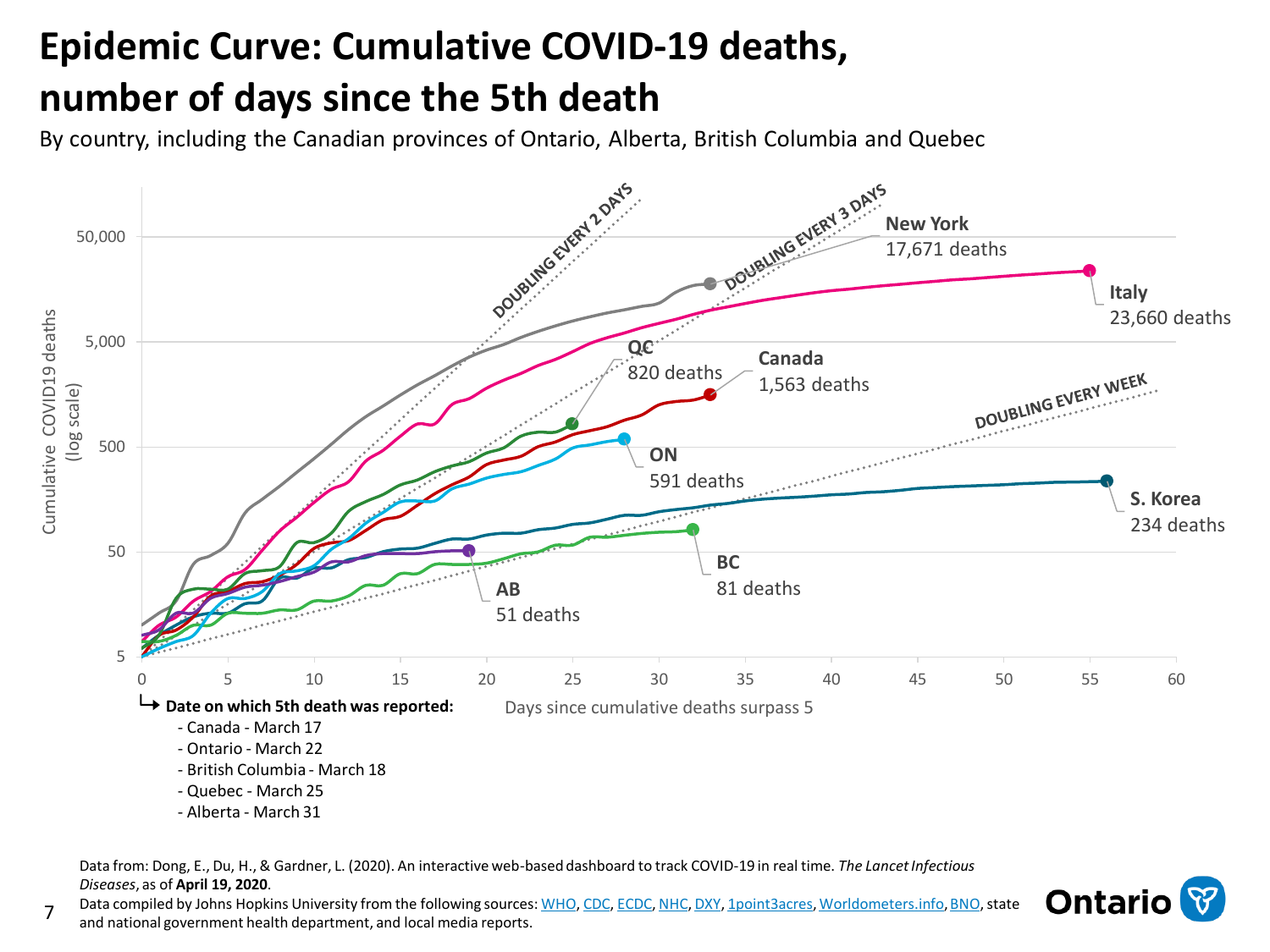### **Epidemic Curve: Cumulative confirmed cases, number of days since the 10th case**



Data source: Integrated Public Health Information System, as of **April 19 (8pm)**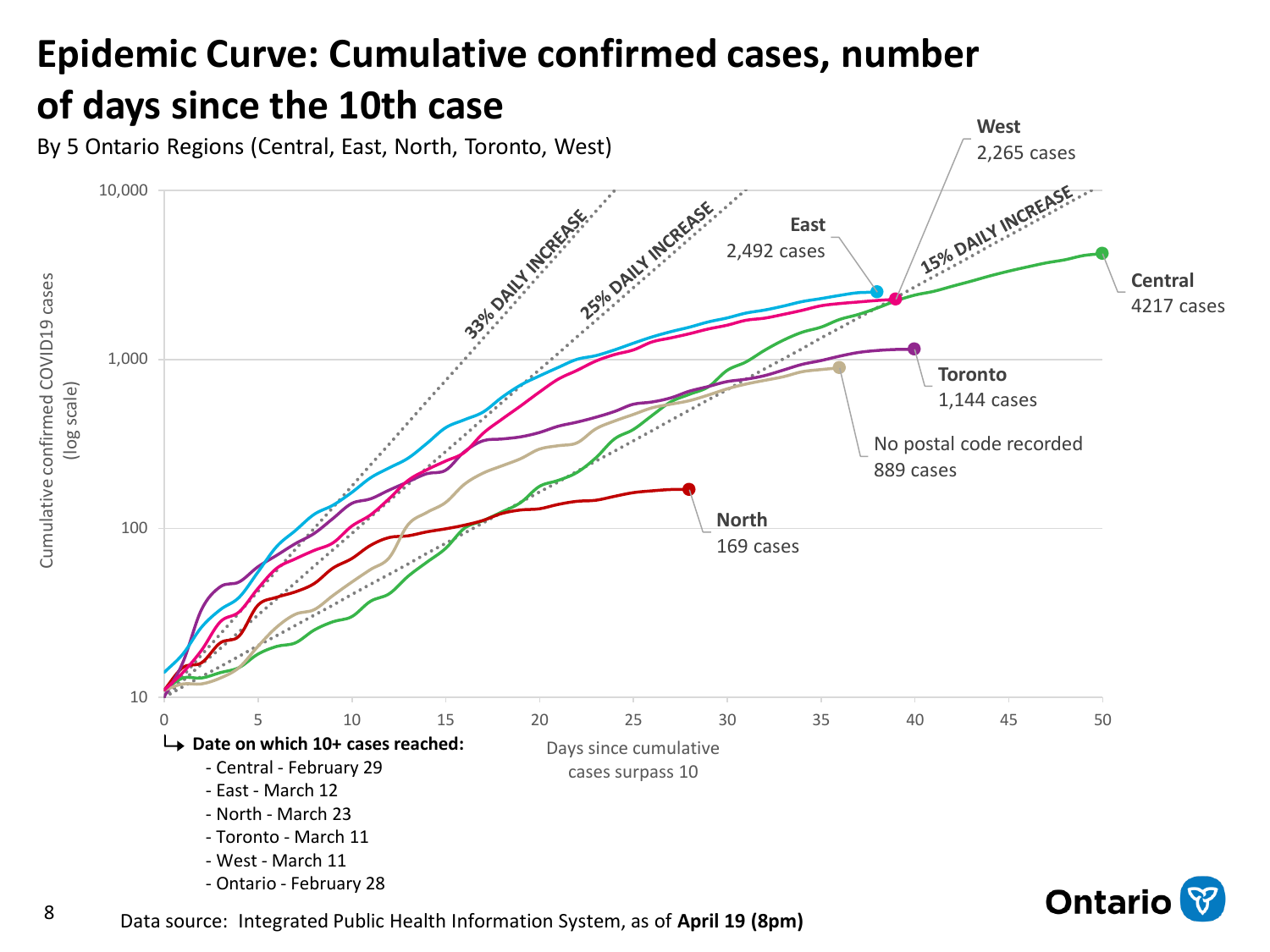### **LTC Snapshot:**

Cumulative long-term care homes with a COVID-19 outbreak



**Homes with a COVID-19 outbreak Homes without an outbreak**

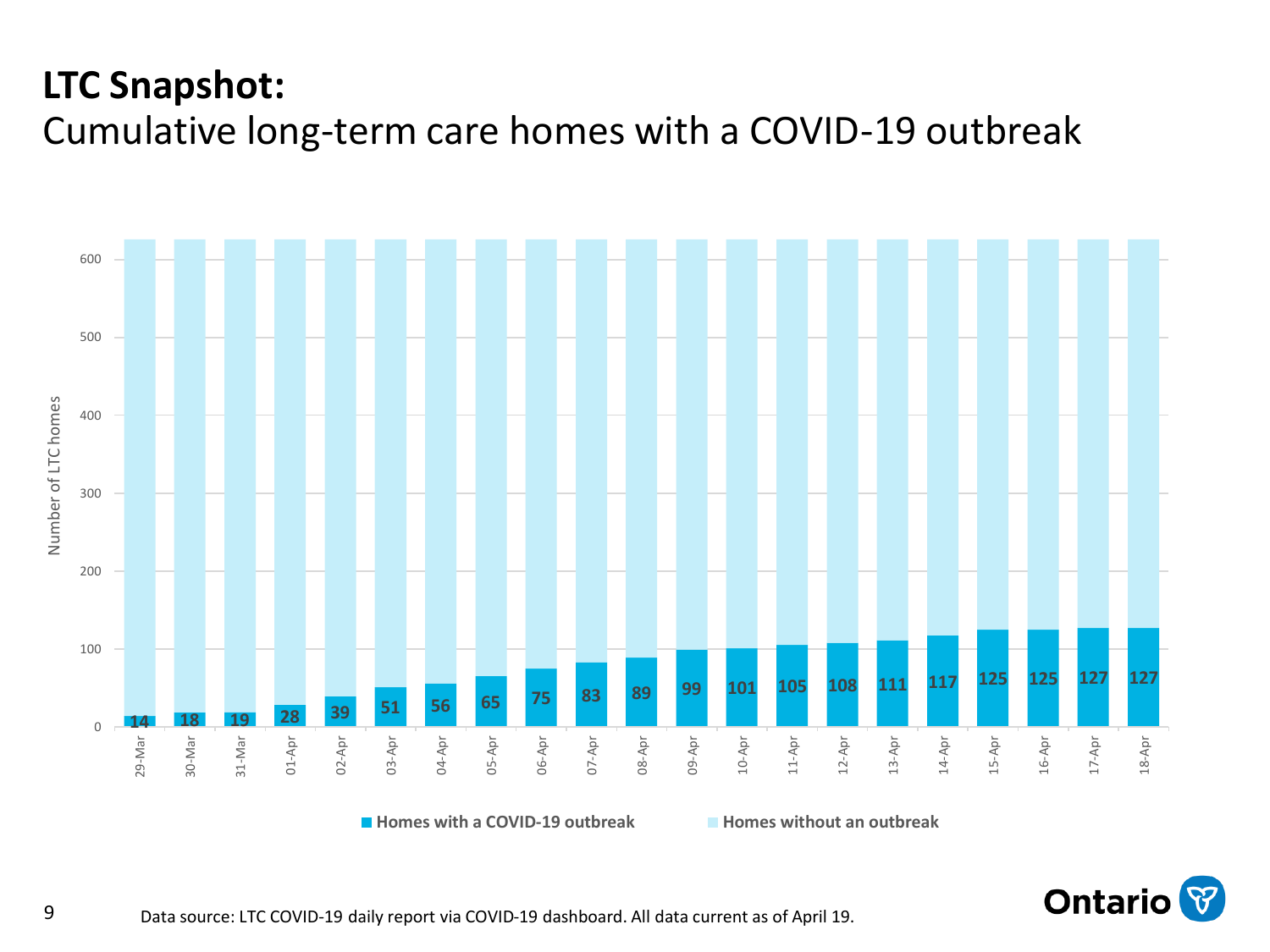#### **LTC Snapshot:**

### Cumulative resident COVID-19 cases, staff COVID-19 cases and resident deaths



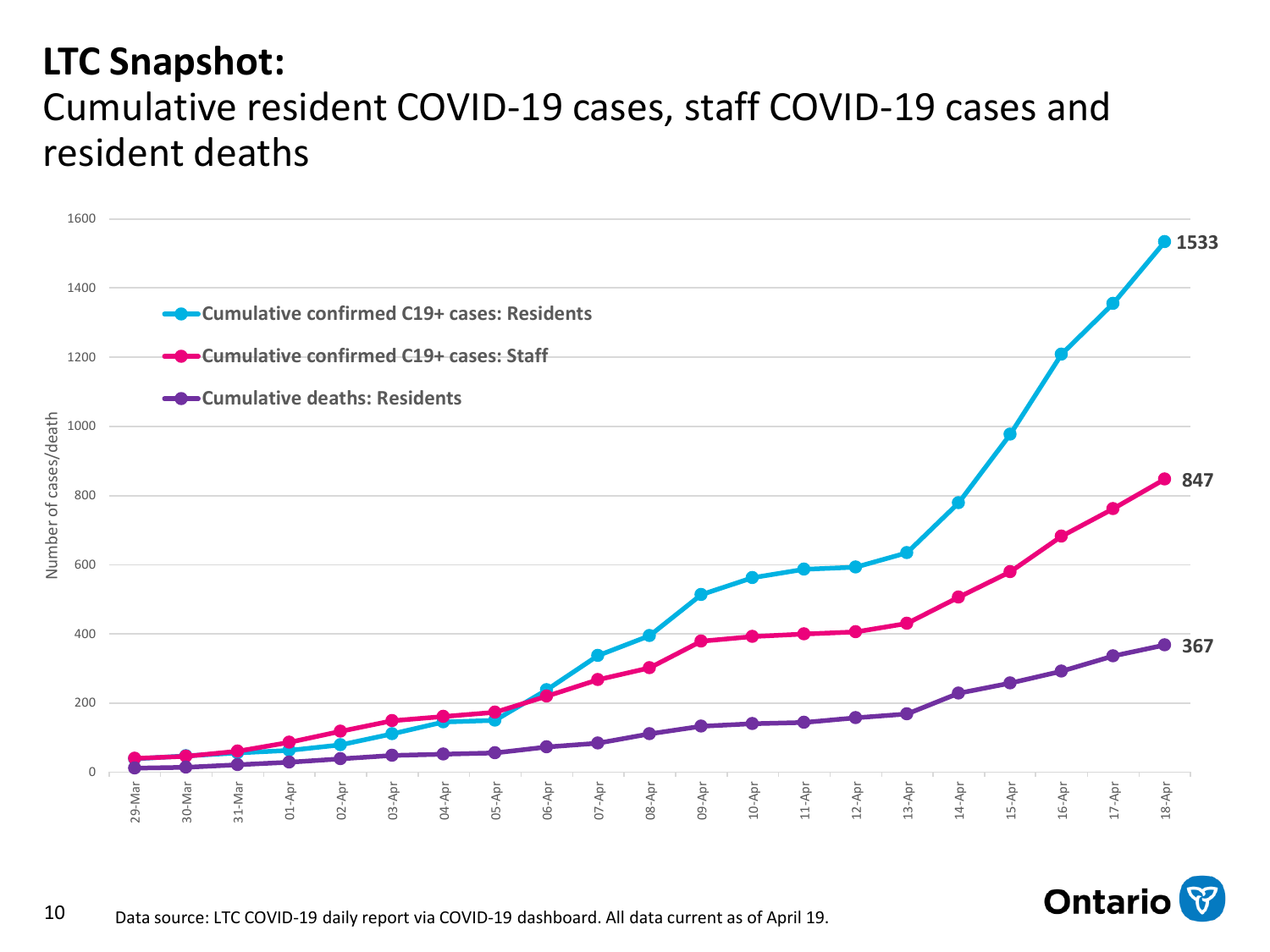## **Modelling: Continuing to Inform Ontario's Planning**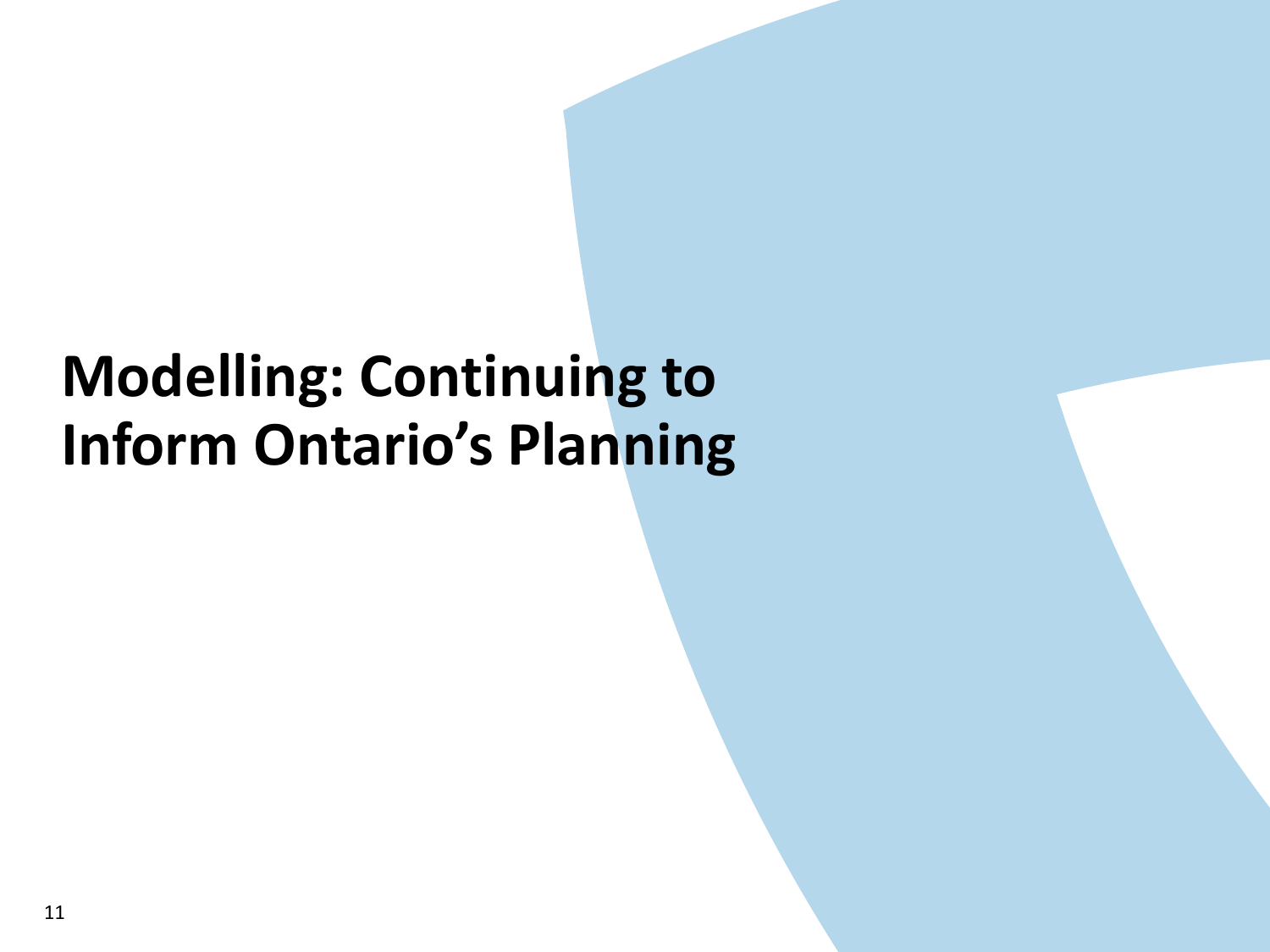## **Hospital Demand Modeling Scenarios**

- The projections presented here draw from COVID-19 health system impact models developed by a multidisciplinary collaborative of researchers and clinician scientists.
- Three scenarios were modeled:
	- **South Korea ("Best Case")**: Restrained growth in infected cases slowed early through impact of public health measures.
	- **Ontario in March ("Medium Case")**: Moderate growth in infected cases slowed later on through impact of public health measures.
	- **Italy ("Worst Case")**: Moderate then rapid growth in COVID-19 cases that continue to climb at an exponential rate without public health measures.
- Based on recent data, if current measures restricting spread of the disease remain in place, **Ontario appears to be tracking toward the South Korea ("best case") scenario**.
- The rate of growth in COVID-19 hospitalizations has slowed, while the number of COVID-19 patients in intensive care units has remained relatively constant over the past week.
- These models focus on predicting COVID-19 requirements for hospital intensive care unit and ward beds. They are not designed to predict impacts on community services such as long-term care and retirement homes.
- The recent experience in long-term care demonstrates that the disease multiplies rapidly in congregate settings, emphasizing the need for redoubled efforts to restrict spread of COVID-19.

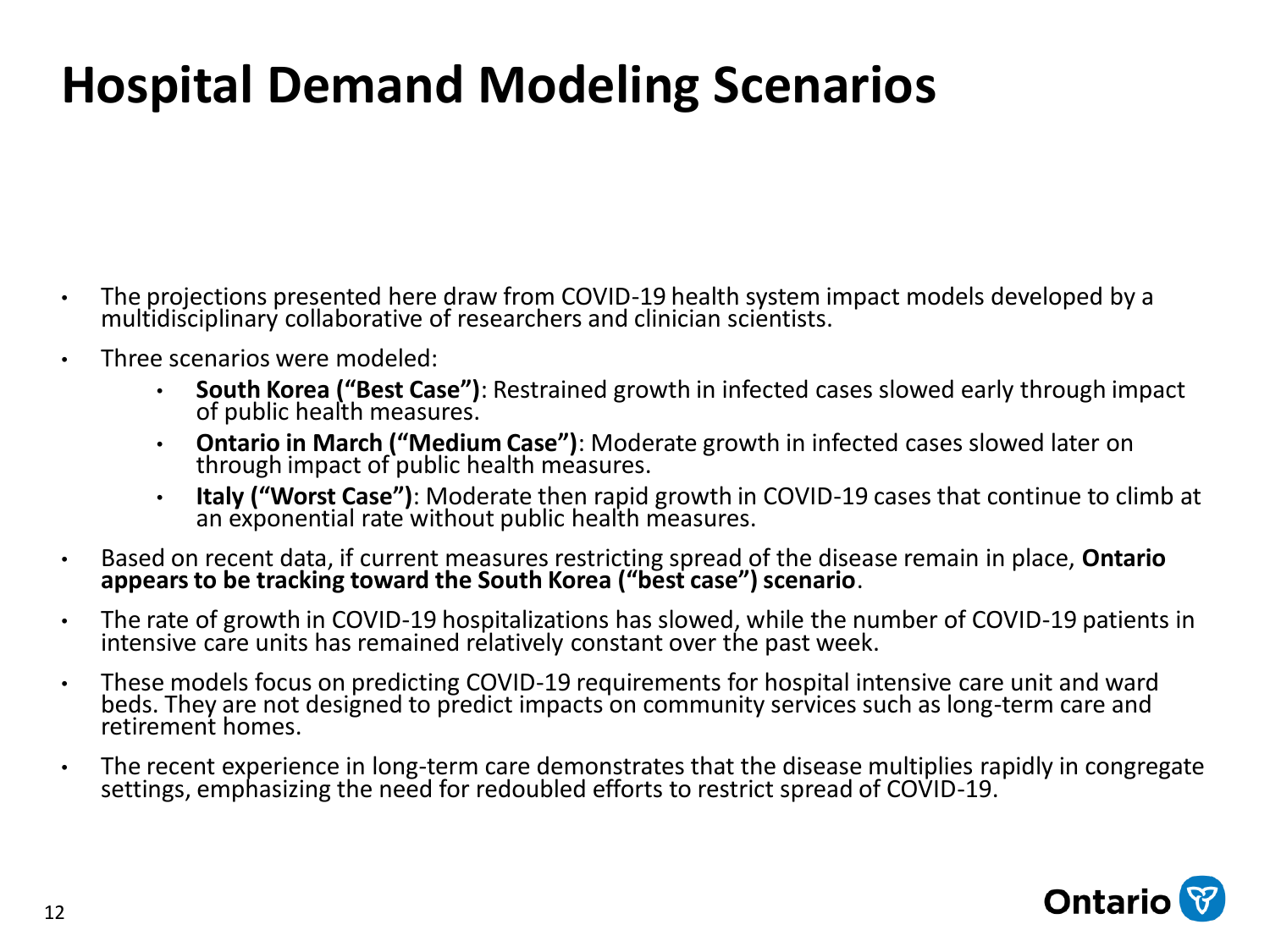#### Projecting COVID-19 Demand for Health Care Resources in Ontario: **ICU Beds Required**



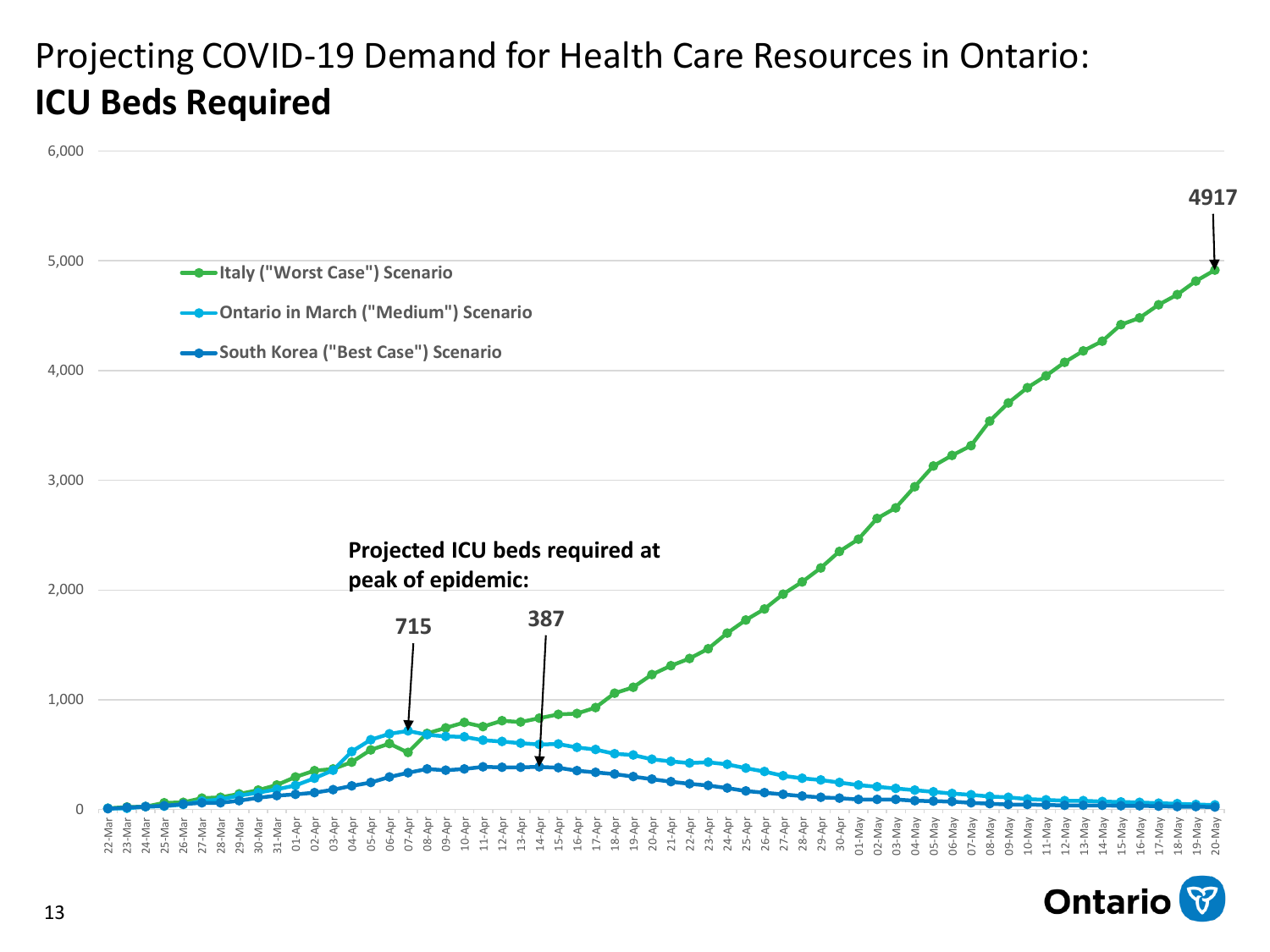#### Projecting COVID-19 Demand for Health Care Resources in Ontario: **Acute Ward Beds Required**



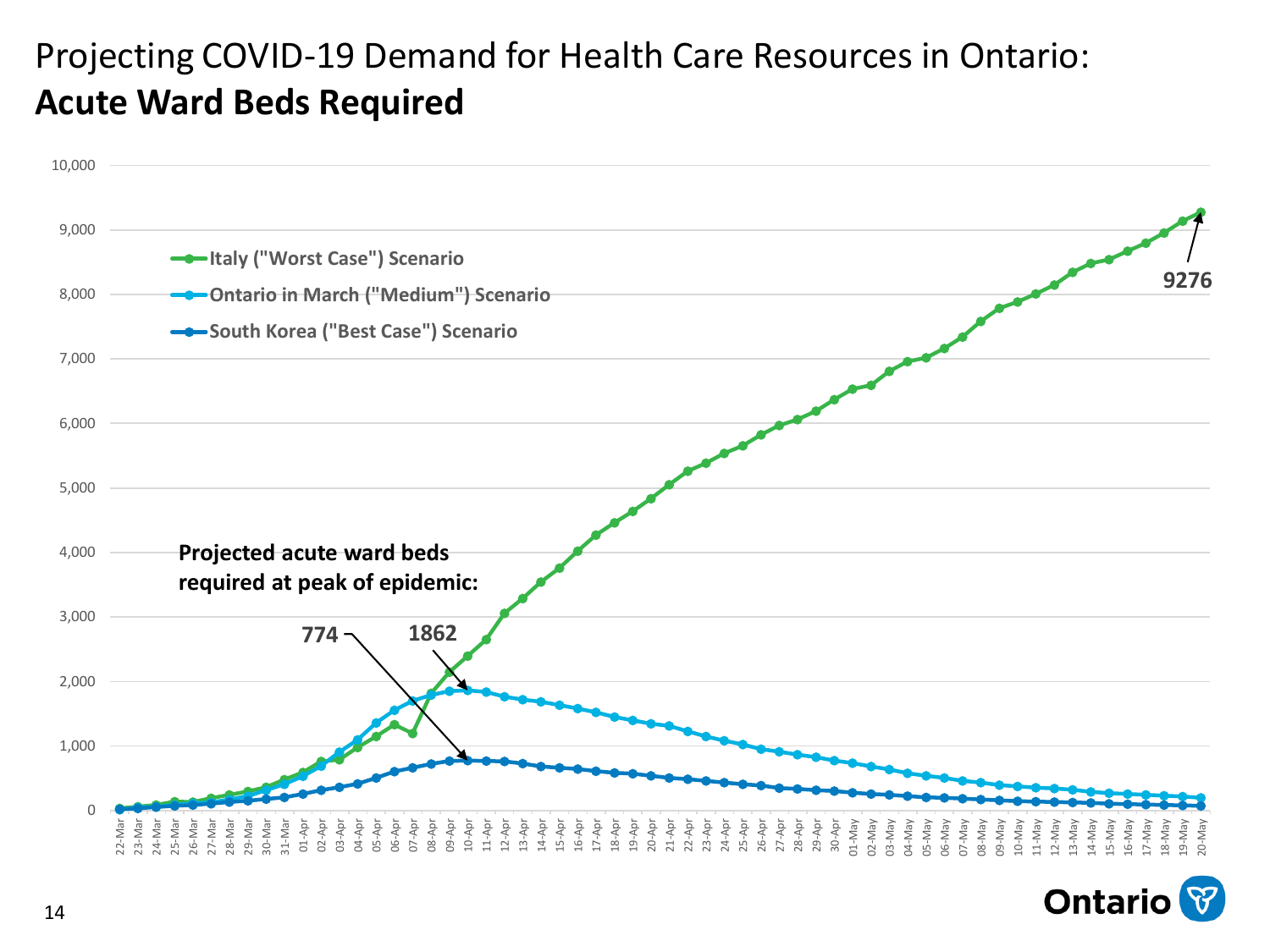#### **How are we doing so far?**

COVID-19 patients in Ontario ICU beds each day vs. predicted ICU bed demands in 3 model scenarios

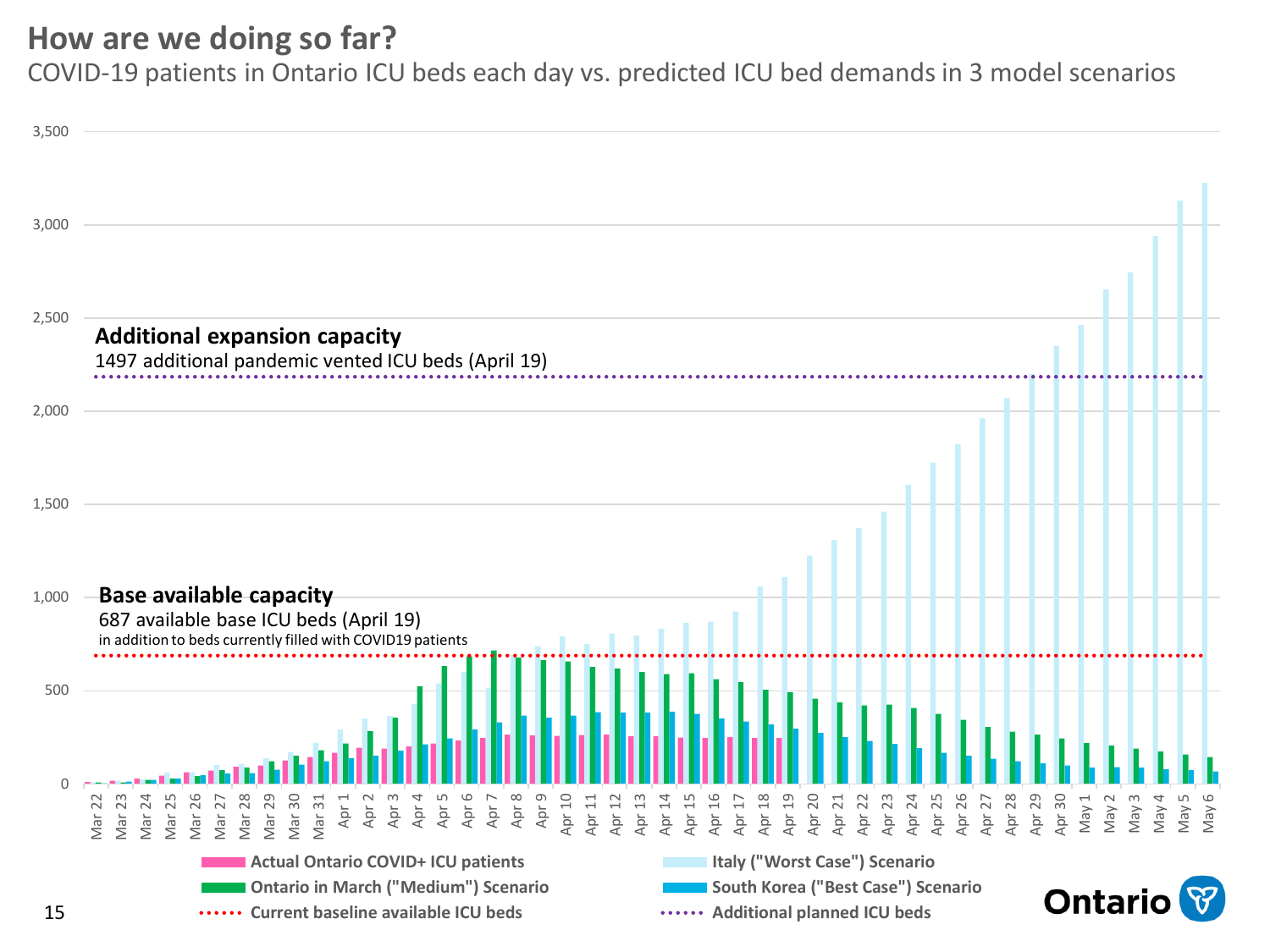# **Looking Ahead**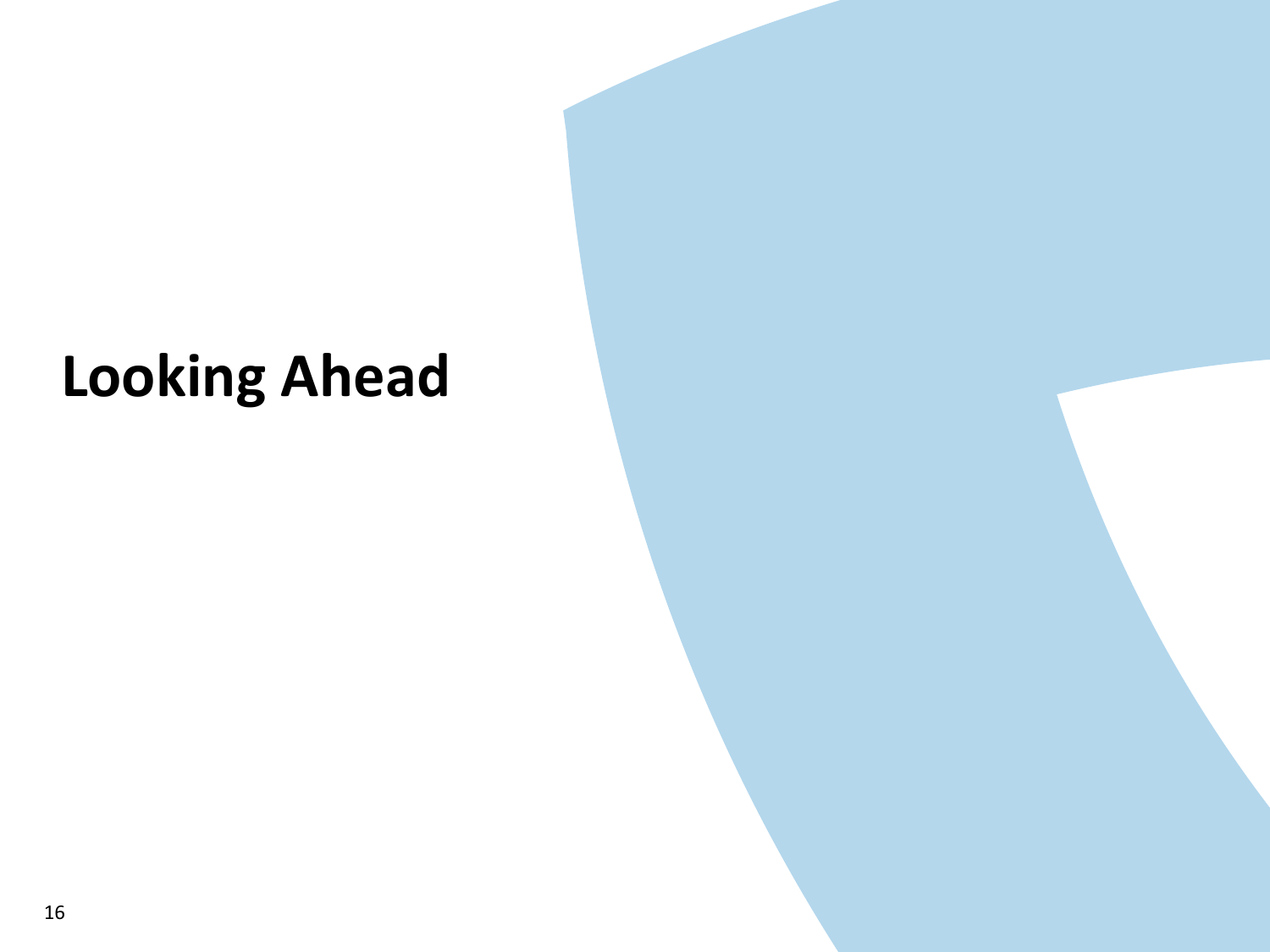## **Prevention and Disease Management in Long-Term Care Homes**

- Ontario is urgently implementing the COVID-19 Action Plan for Protecting Long-Term Care Homes:
	- **Aggressive Testing, Screening, and Surveillance:** Enhancing testing for symptomatic residents and staff and those who have been in contact with persons confirmed to have COVID-19; expanding screening to include more asymptomatic contacts of confirmed cases; and leveraging surveillance tools to enable care providers to move proactively against the disease.
	- **Managing Outbreaks and Spread of the Disease:** Supporting long-term care homes with public health and infection control expertise to contain and prevent outbreaks; providing additional training and support for current staff working in outbreak conditions.
	- **Growing our Heroic Long-Term Care Workforce:** Redeploying staff from hospitals and home and community care to support the long-term care home workforce and respond to outbreaks, alongside intensive on-going recruitment initiatives.
- Issued an emergency order directing long-term care employers to ensure their employees, including registered nurses, registered practical nurses, personal support workers, kitchen and cleaning staff only work in one long-term care home.
- Enhanced guidance on personal protective equipment requiring staff to always wear appropriate protection, supporting by priority distribution to homes.